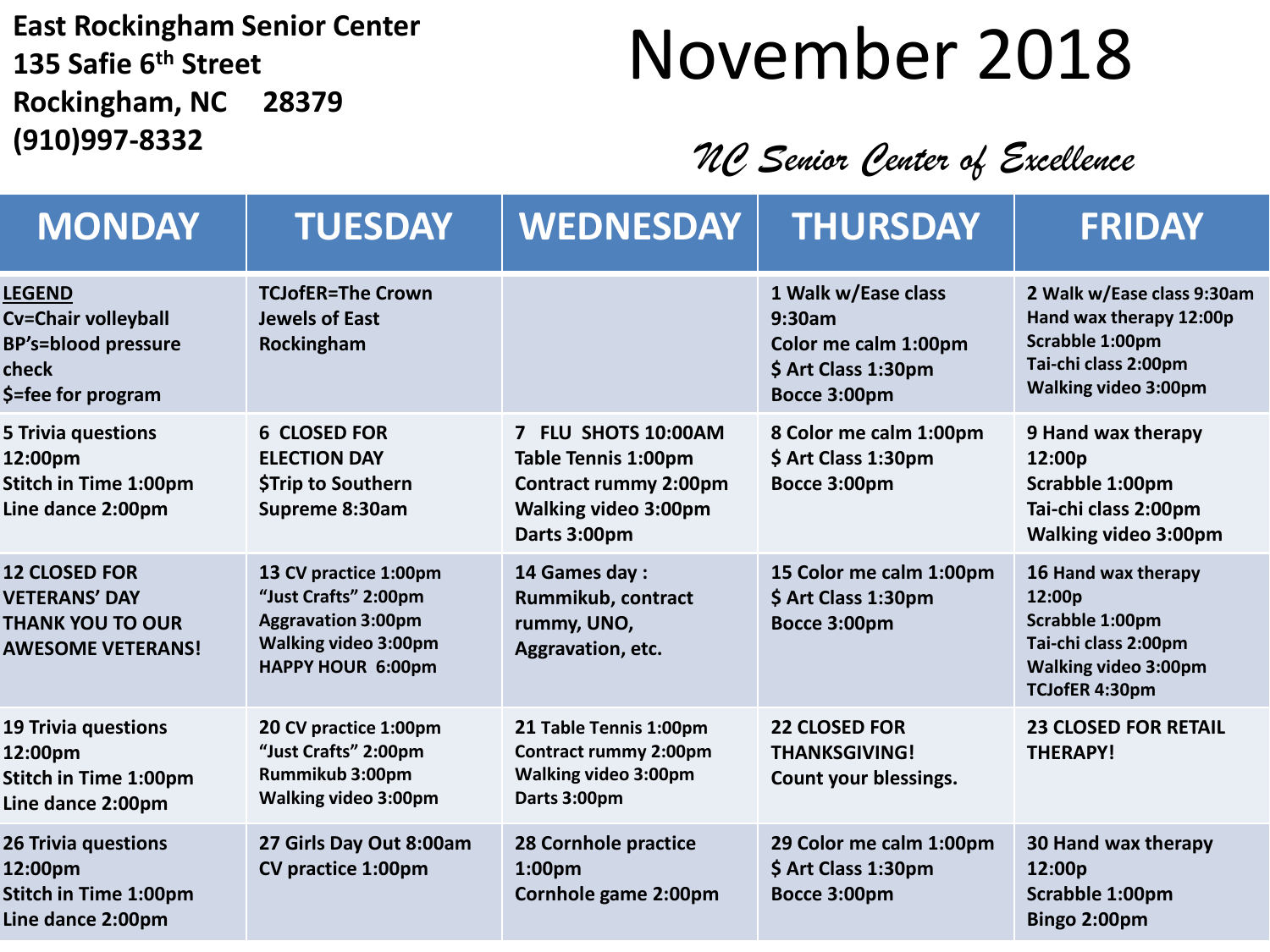Ellerbe Senior Center<br>306 Millstone Road, Ellerbe, NC 28338 910-652-6006

## November 2018

| <b>Monday</b>                               | <b>Tuesday</b>                                | Wednesday                                                                                   | <b>Thursday</b>                                      | <b>Friday</b>                                                    |
|---------------------------------------------|-----------------------------------------------|---------------------------------------------------------------------------------------------|------------------------------------------------------|------------------------------------------------------------------|
| Legend: \$= Fee for<br>program/activity     |                                               |                                                                                             | $\mathbf{1}$<br><b>Bingo 12:15pm</b>                 | $\overline{2}$<br>Veteran Lunch @<br><b>Richmond Co. Hospice</b> |
| 5<br>Bingo 12:15pm<br><b>Richmond Pines</b> | 6<br><b>Fruit Cake Factory Trip</b><br>8:30am | $\overline{7}$<br><b>Volleyball Practice</b><br>10:00am<br>Volleyball Game 2:00pm @<br>Away | 8<br>Bingo 12:15pm with<br><b>Liberty Hospice</b>    | 9<br>Aggravation 12:15pm                                         |
| 12<br><b>CLOSED</b>                         | 13<br><b>Campbell Soup Trip</b>               | 14<br><b>Volleyball Game V/S</b><br>Hamlet @ 2:00pm Home                                    | 15<br><b>Bingo with Community</b><br>Hospice 12:15pm | 16<br>Rummikub 12:15pm                                           |
| 19<br>Bingo 12:15pm                         | 20<br>Art Class 12:15pm                       | 21<br><b>Volleyball Practice</b><br>10:00am                                                 | 22<br><b>CLOSED</b>                                  | 23<br><b>CLOSED</b>                                              |
| 26<br><b>Bingo 12:15pm</b>                  | 27<br>Art Class 12:15pm                       | 28<br><b>Volleyball Practice</b><br>10:00am                                                 | 29<br><b>Bingo with Autumn Care</b><br>12:15pm       | 30<br>Scrabble 12:15pm                                           |